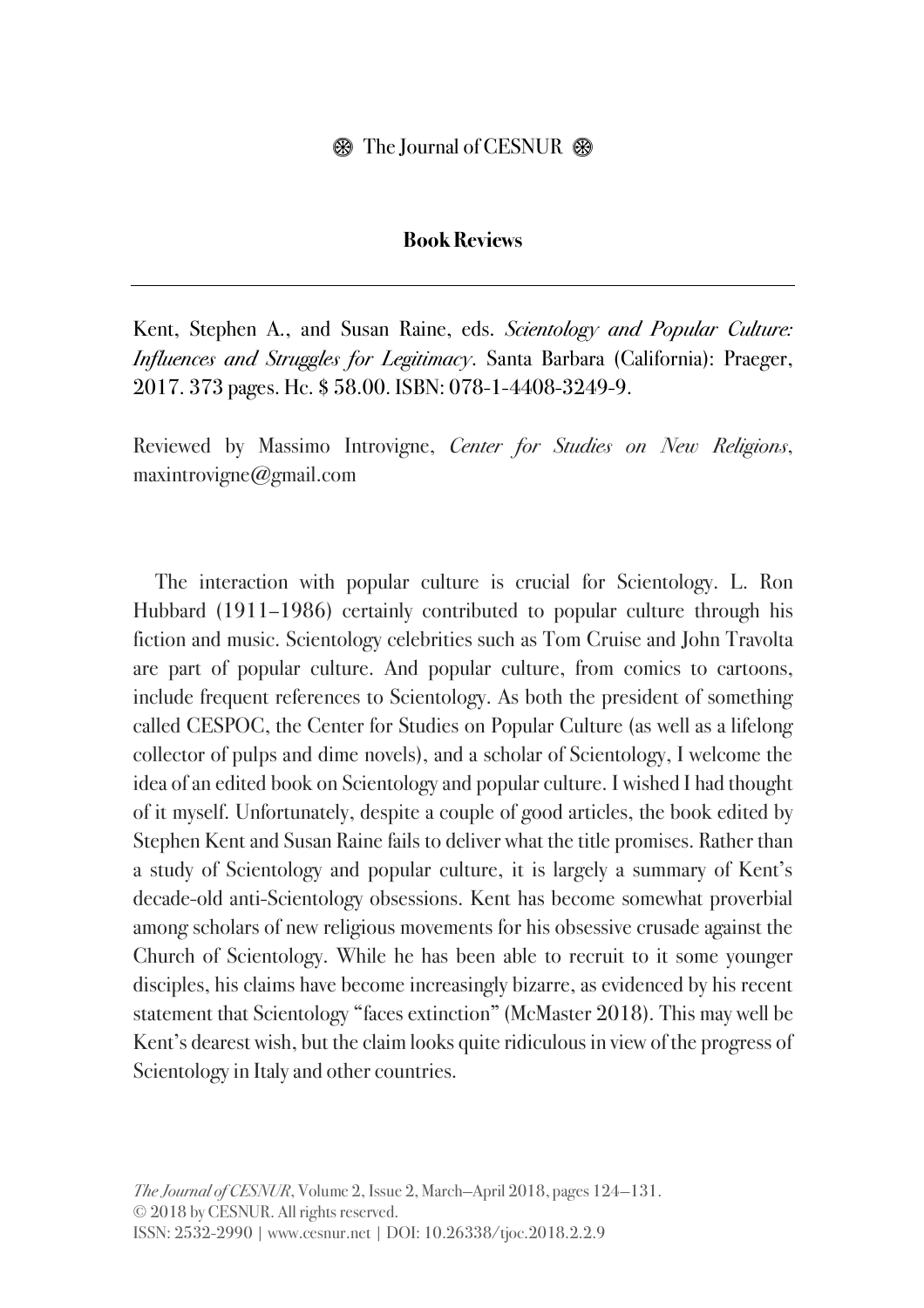Susan Raine has emerged in recent years as Kent's most loyal disciple. Not surprisingly, she parrots her mentor's theory in the introduction to the book, repeating that "the long-term future of Scientology appears to be tenuous" and that "its membership likely is floundering" (xvii: "likely" meaning that she has no real evidence of this). She also believes that Scientology may not be considered a religion because of its campaigns against psychiatry (xiv): by the same standard, one could easily argue that Catholicism is not a religion because of its campaigns against abortion. Raine's introduction is a confession of sort that the book was assembled with the aim of harming Scientology. She states that attacks against Scientology "have been the consequences of Scientology's own actions" (viii). No doubt Scientology made its own mistakes but, again, this is similar to arguing that Christianity's persecution was the Christians' fault, an egregious way of blaming the victims.

A problem with the book is that Raine's appears grossly unfamiliar with Hubbard's and Scientology's contributions to popular culture. She writes that Hubbard's pulp fiction is held "in low regard" by "contemporary critics," with a note confusing Hubbard's early short stories with his late science fiction books (xii). I do not remember having met Raine at any major pulp fiction or dime novel convention. I don't know if she reads or collects Hubbard's pulp fiction, or pulps and dime novels in general. My own collection has been called in trade publications the largest in the world, and I can assure her that the prices commanded by magazines including Hubbard's early stories are among the highest in the field—not because Scientologists collect them: in fact, I met several collectors who share Kent's opinion of Scientology, yet regard Hubbard as one of the greatest contributors to American pulps magazines.

Raine also claims that the meager chapter in the book about Scientology and the visual arts is "the first scholarly work to examine the artwork of Scientology" (xxiii). I am certainly not surprised that Kent does not recommend to his disciples to read my own work, but the claim ignores my long entry "Scientology and the Visual Arts" in David Bromley's *World Religions and Spirituality Project*, which is after all the largest international online encyclopedia of religious movements (Introvigne 2017).

Raine's chapter on the relationship between Hubbard's science fiction and the OT levels of Scientology revamps her previous articles on the subject. She adds a comment on the relationship between science fiction and colonialism, and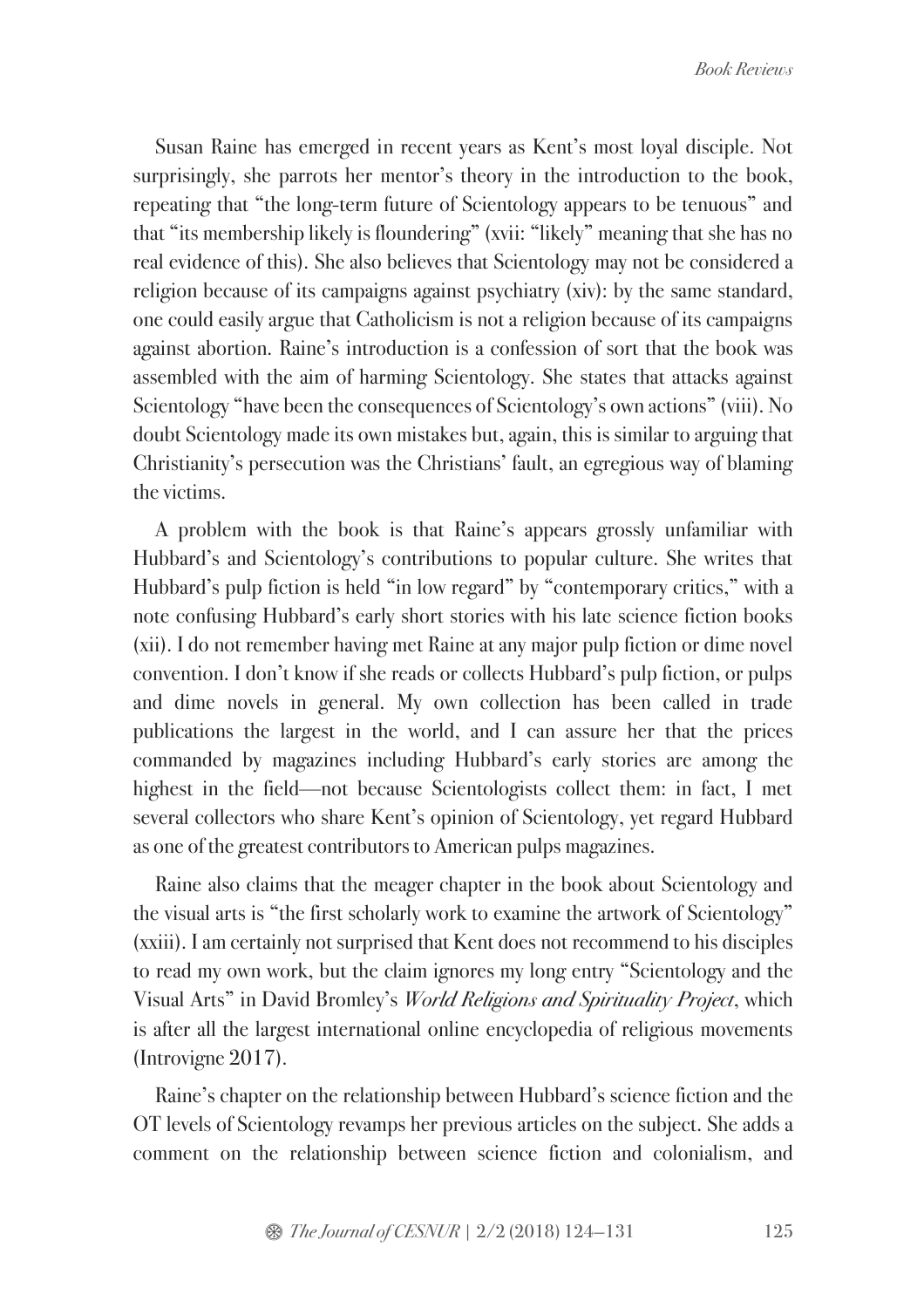states that "sectarian and cultic religions" took advantage of American (neo-)colonialism to spread internationally, mentioning the Jehovah's Witnesses and the Mormons as examples (6). The thesis is common in Russian justifications for "liquidating" religions the government does not like, but what is claimed here is unclear. In the case of both the Jehovah's Witnesses and Scientology, declassified files now prove that the CIA and other American agencies spread *negative* information about them for years. One can equally argue that American imperialism was at work *against* new religions.

Raine also imported from Kent a serious methodological problem. Like Kent, she mentions in her texts as if they were unquestionably by Hubbard statements only attributed to him in anti-Scientology sources. For instance, Raine "proves" Hubbard's imperialistic attitudes with this rather impressive quote:

All men shall be my slaves. All women shall succumb to my charms. All mankind shall grovel at my feet and not know why (17).

One hopes that even Kent would teach his students to always check the notes. They would discover here that the only source for this quote is Bent Corydon's aggressive anti-Hubbard book (Corydon 1987, 58).

Sandwiched between anti-Scientology tirades in vintage Kent style are two chapters that would have deserved better company. Hugh Urban proposes an interesting comparison between Hubbard and Friedrich Wilhelm Nietzsche (1844–1900). Hubbard's aesthetics, Urban argues, culminates in the idea of the artist's life as the supreme work of art. This is relevant for the Scientology religion, as the *thetan* went far beyond Nietzsche's *Übermensch*, and

Hubbard articulated what is arguably the boldest and most radical formulation of the idea that we can in fact create our own realities(45).

In fact, Urban concludes,

Scientology is perhaps best understood as a religion of the *author*, a religion based on a profound faith in the ability of the individual to *write his own story*, to imagine his own universe, and to become all powerful within that universe (46).

Stefano Bigliardi examines the ten volumes of Hubbard's science fiction "decalogy" *Battlefield Earth*, and proposes an accurate reconstruction of the architecture, development, and main characters of the work, placing it within the larger framework of both Hubbard's fiction and Hubbard's thought. To his credit, Bigliardi does not follow Raine's dictum that anything by Hubbard should be bad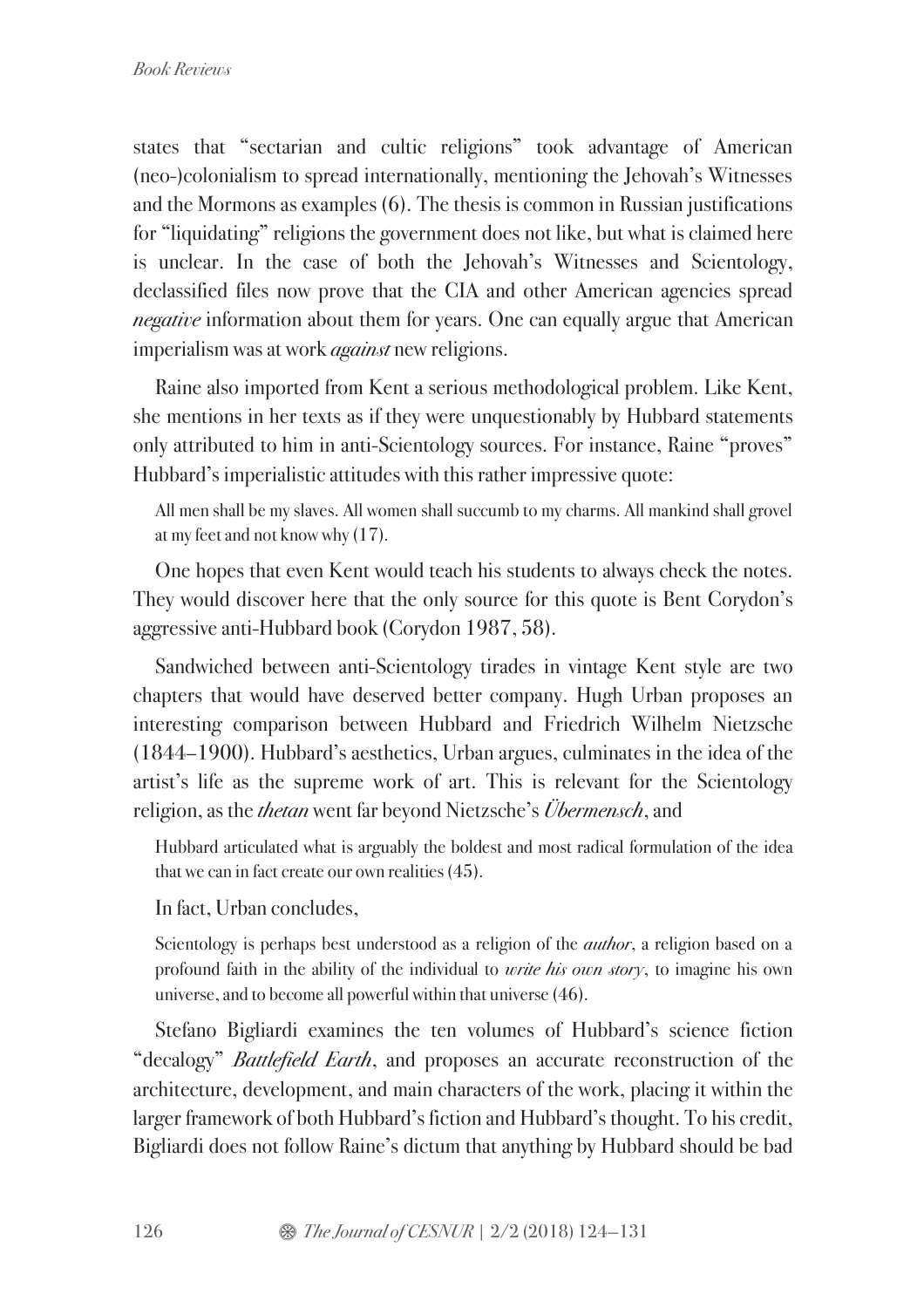by definition. He quotes the more balanced comment by German scholar Mario Frenschkowski, that Hubbard as a fiction writer may be

overrated by Scientologists but [he is] also much underrated by critics who read him only with the glasses of antipathy against Scientology (66; see Frenschkowski 1999, 6).

The book collects quite a few of these bespectacled critics, as evidenced by Mark Evans' chapter on music, although he at least admits that his dislike of Scientology might have influenced his musical judgment.

Unfortunately, the relief provided by the chapters by Urban and Bigliardi proves to be short-lived. Immediately, the reader is hit by no less than three consecutive chapters by Kent, with all his usual jargon that one is surprised to find in a book published by a scholarly press in 2017, after decades of scholarly criticism. Celebrities are indoctrinated by Scientology, an organization that uses "brainwashing" (89), and become "deployable agents" (81). Scientology also fosters among celebrities "an inflated feeling of self-importance" (103), although probably Tom Cruise didn't need Scientology for this. Happily, some of the celebrities see the light, leave Scientology, and join the anti-cult bandwagon. One can smile at Kent's infatuation with Leah Remini, but taking her book and show as a serious source of information about Scientology seems excessive even for a veteran anti-Scientology activist.

A certain Tami M. Bereska examines the image of Scientology in Hollywood's and mainline TV's shows, fiction, and interviews, and concludes that it is invariably "constructed as a fraudulent, foolish, untrustworthy, and potentially dangerous Other" (207). This is only slightly exaggerated, but might have lead a more astute observer to ask what interests exactly Scientology disturbed to generate such a reaction. Instead, Bereska blames the victim, as is disturbingly usual in this book. Terra Manca (apparently, a real name, although it sounds very much like one of Hubbard's fictional characters) and Max Halupka offer more of the same on TV series and the Internet respectively.

Unlike "Terra Manca," the less poetic "George Shaw" is a pseudonym. He (or she) teams with Raine in producing the strangest chapter of the volume. Anti-cult enterprises often recruit the lunatic fringe and, no matter where they start from, frequently end up with proposing conspiracy theories. The chapter by Shaw and Raine claims to be a discussion of Hubbard's and Scientology's relations with the visual arts, but it isn't. Hubbard's rich aesthetics is liquidated in a few sentences. Instead, the chapter examines the drawings of Canadian painter and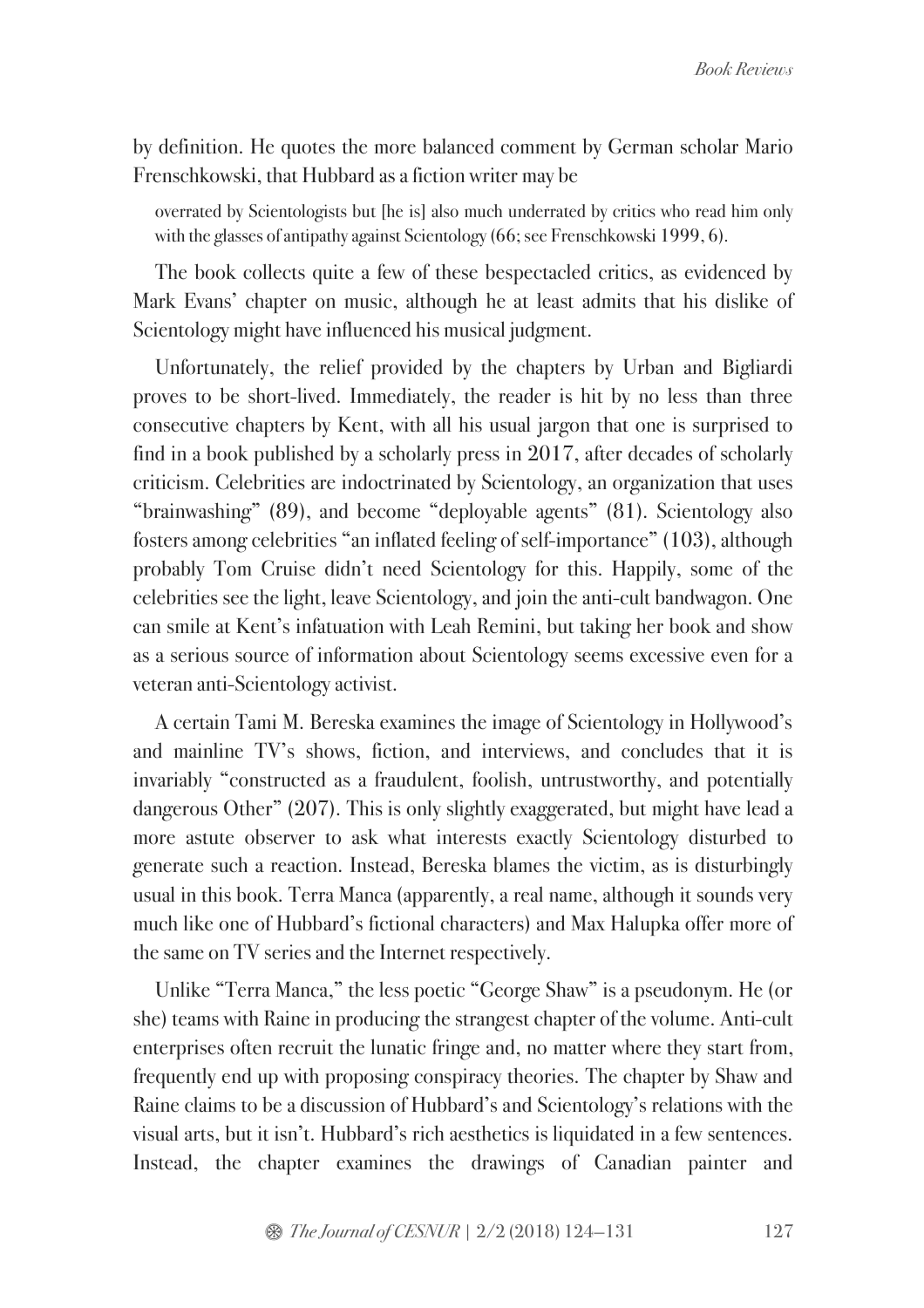Scientologist, Richard Borthwick Gorman (1935–2010), used for the new covers of several Hubbard's books in 1968. The authors claim that Gorman and Hubbard conspired to "generate subliminal responses trying to illicit [sic] positive representations of the group" (313), inter alia producing a confusion between Scientology and Christianity among the readers—or perhaps those of them completely unfamiliar with Scientology. Interestingly, Shaw and Raine misspell "elicit" as "illicit." It would be unfair to blame Praeger's sloppy proofreading on the authors, if it was not for the fact that they mentions elsewhere that Gorman's artwork wanted to "illicit (…) the desired emotional—and then, behavioral—response" (309) and that, as the book's editor, Raine carries some responsibility for sentences such as "adequate to illicit emotional impact" (338) and "in order to illicit emotional responses" (340) in Evans' subsequent chapter on music.

Since the authors believe in subliminal messages as a form of brainwashing through texts and images, perhaps they are trying, through what may appear to the uninitiated as simple, if persistent, typos, to reiterate subliminally the intent of their book. They want to persuade their readers that Scientology and its artistic endeavors are something "illicit," both morally and legally, and that governments that repress them should be applauded. Fighting the Church of Scientology and working with those who want to suppress it, as a court expert or a collaborator with governments that try to act against Scientology, has been for decades an important part of Kent's activities. Whether respectable scholars should want to be involved in all this by adding their names to Kent's enterprises is a different question altogether.

## **References**

- Corydon, L. Bent. 1987. *L. Ron Hubbard: Messiah or Madman?* Fort Lee (New Jersey): Barricade Books.
- Frenschkowski, Marco. 1999. "L. Ron Hubbard and Scientology: An Annotated Bibliographical Survey of Primary and Selected Secondary Literature." *Marburg Journal of Religion* 4:1 (July). Accessed March 21, 2018. https://www.uni-

marburg.de/fb03/ivk/mjr/pdfs/1999/articles/frenschkowski1999.pdf.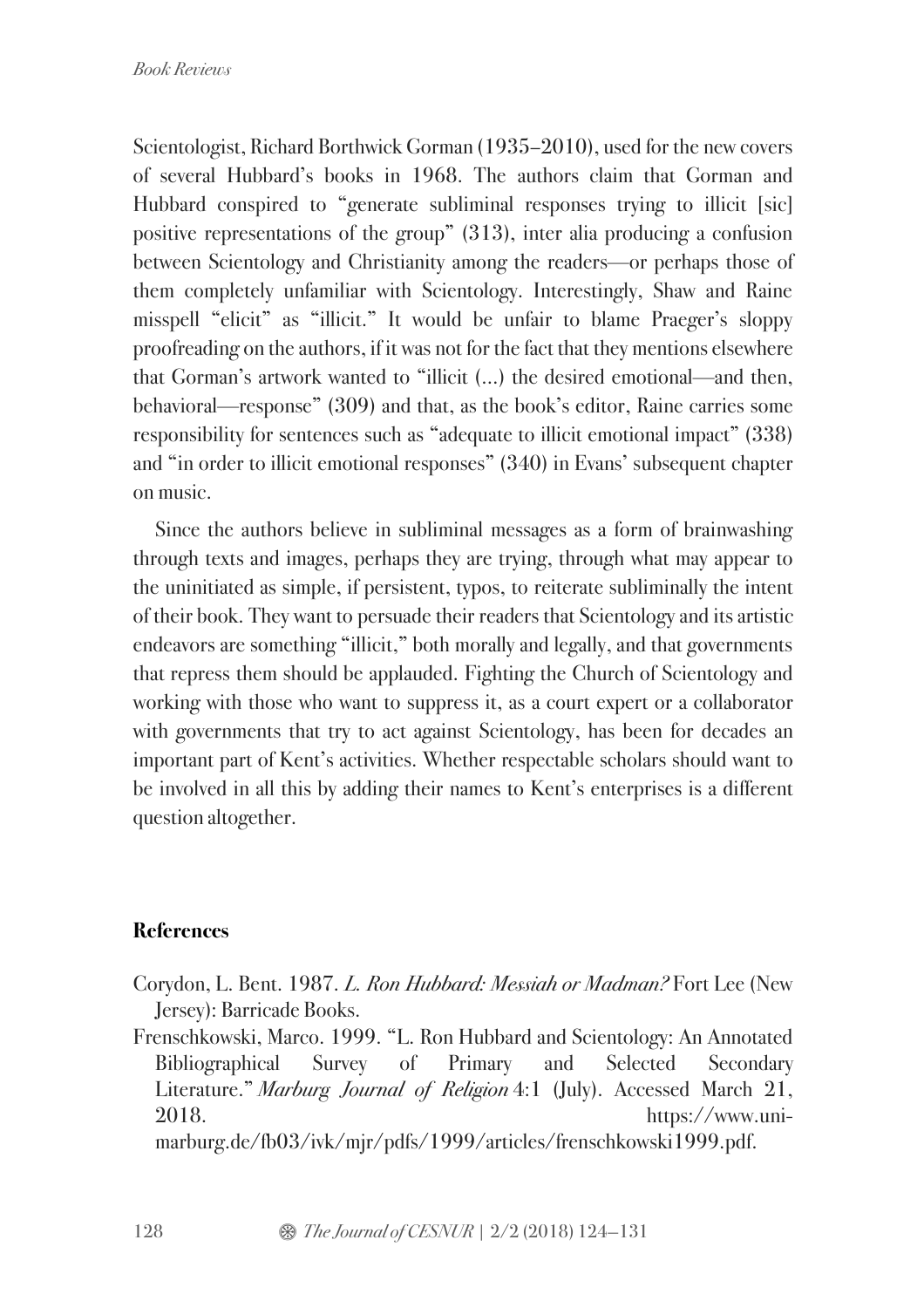- Introvigne, Massimo. 2017. "Scientology and the Visual Arts." World Religions and Spirituality Project, May 9. Accessed March 28, 2018. https://wrldrels.org/2017/05/08/scientology-and-the-visual-arts.
- McMaster, Geoff. 2018. "Once Thriving, Church of Scientology Faces Extinction, Says Cult Tracker." *Folio*, January 11. Accessed March 28, 2018. https://www.folio.ca/once-thriving-church-of-scientology-faces-extinctionsays-cult-tracker.

Aldo Natale Terrin, *Scientology. Libertà e immortalità*. Brescia: Morcelliana, 2017. 288 pages. Pb. € 22. ISBN: 8837231199.

Reviewed by Luigi Berzano, *University of Turin*, luigi.berzano@tin.it

When dealing with new religious movements, criticism and reservations are often expressed with particular regard to the Church of Scientology. Aldo Natale Terrin, an Italian scholar of international fame, Emeritus Professor of Anthropology of Religion and of Pastoral Liturgy at Padua's College of Saint Giustina, answers this criticism seriously, and with a large documentation, in this important work. The volume summarizes the history and doctrine of Scientology. The vast bibliography demonstrates that Terrin has used a rich array of documentary evidence. A critical phenomenological method is adopted without prejudices and with a balanced perspective.

The first part of the book shows that Scientology is a religion—more precisely, Terrin argues, it is "a church"—in that it shares the key characteristics common to all religions:

- 1. A set of beliefs affirming the existence of a world beyond this one;
- 2. An organized community, which communicates these beliefs;
- 3. A recognized authority, which is the source of truth;
- 4. Ceremonial practices; and
- 5. An "ethical-moral" view of life.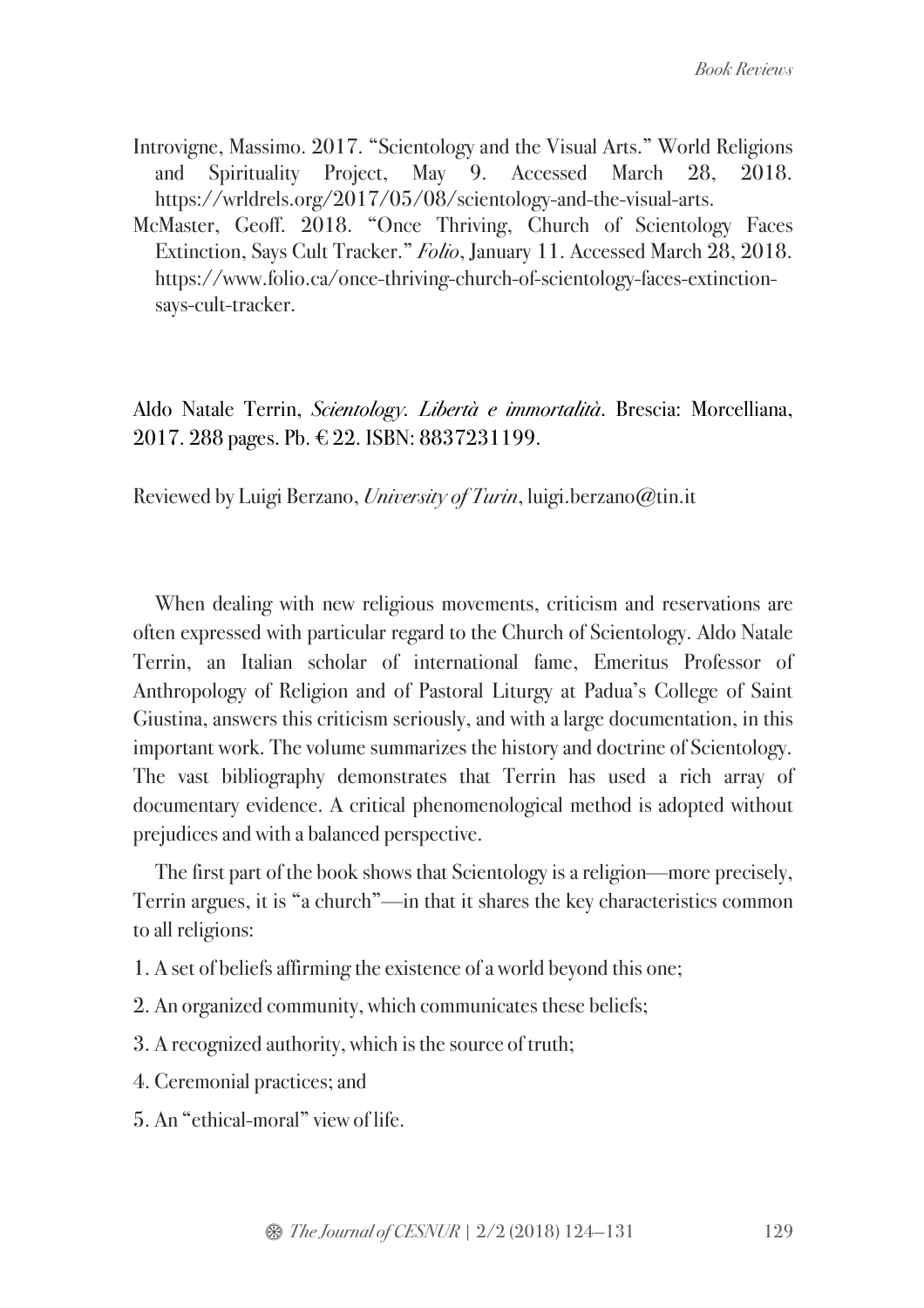Terrin emphasizes that the founder himself of Scientology, L. Ron Hubbard (1911–1986), in his 1954 *Phoenix Lectures*, when comparing Tao, Dharma, and Buddhism with spiritual knowledge, claimed that Scientology was the true realisation of Eastern religious philosophies, as well as a religion in line with the great leaders of Western spirituality such as Moses, Jesus, and Muhammad. In the 1960s and 1970s, Hubbard insisted on the "religious" nature of Scientology. In a letter from those years, he enjoined the staff to wear ecclesiastical vestments like those of traditional churches. Places of worship, he instructed, should give prominence to the church's *Credo* and the symbol of the cross. At the same time, he wrote a book about Sunday services and other rituals for church ministers. In 1970, the book of prayers and sermons was published, and no less important was the birth of the journal *Advance!*, whose early issues were dedicated to a comparison of Scientology with other great world religions such as Judaism, Jainism, Shintoism, and others. The conclusion was that Scientology was not only a religion, but the fulfillment of the spiritual quest implied by all these faiths.

The most significant aspects analyzed in Terrin's study refer to how close Scientology is, on the one hand, to gnostic religions and, on the other, to Hinduism and Buddhism. Scientology does not belong to the category of "religions of salvation." They are based on the presence of a Saviour who demands the loyalty of the faithful and on the acceptance of beliefs necessary for achieving salvation, spiritual gifts, and the solution of personal problems. Rather, Scientology is a gnostic religious form, which proposes an itinerary of consciousness through different stages. Through them, one obtains both spiritual self-awareness and awareness of the divine. Furthermore, salvation (as in all gnostic forms) comes about through liberation from an original fall. This occurred, according to Scientology, when the spirits (*thetans*) fell into a universe composed of *Matter*, *Energy*, *Space* and *Time*—whose reality is, however, only apparent and the fruit of ignorance.

Hubbard himself recognized the relations between Scientology and the Orient, to the extent that it has been defined as a kind of "technological Buddhism" (Flinn 1983, 89). Terrin also makes reference to the use of the E-meter device and to analytical techniques used by Scientology to purify the individual's mind, making it "clear." These features, according to Terrin, are reminiscent of concepts in the Hindu tradition, where salvation and health are acquired thanks to awareness and rebirth into a status no longer conditioned by past lives. Terrin